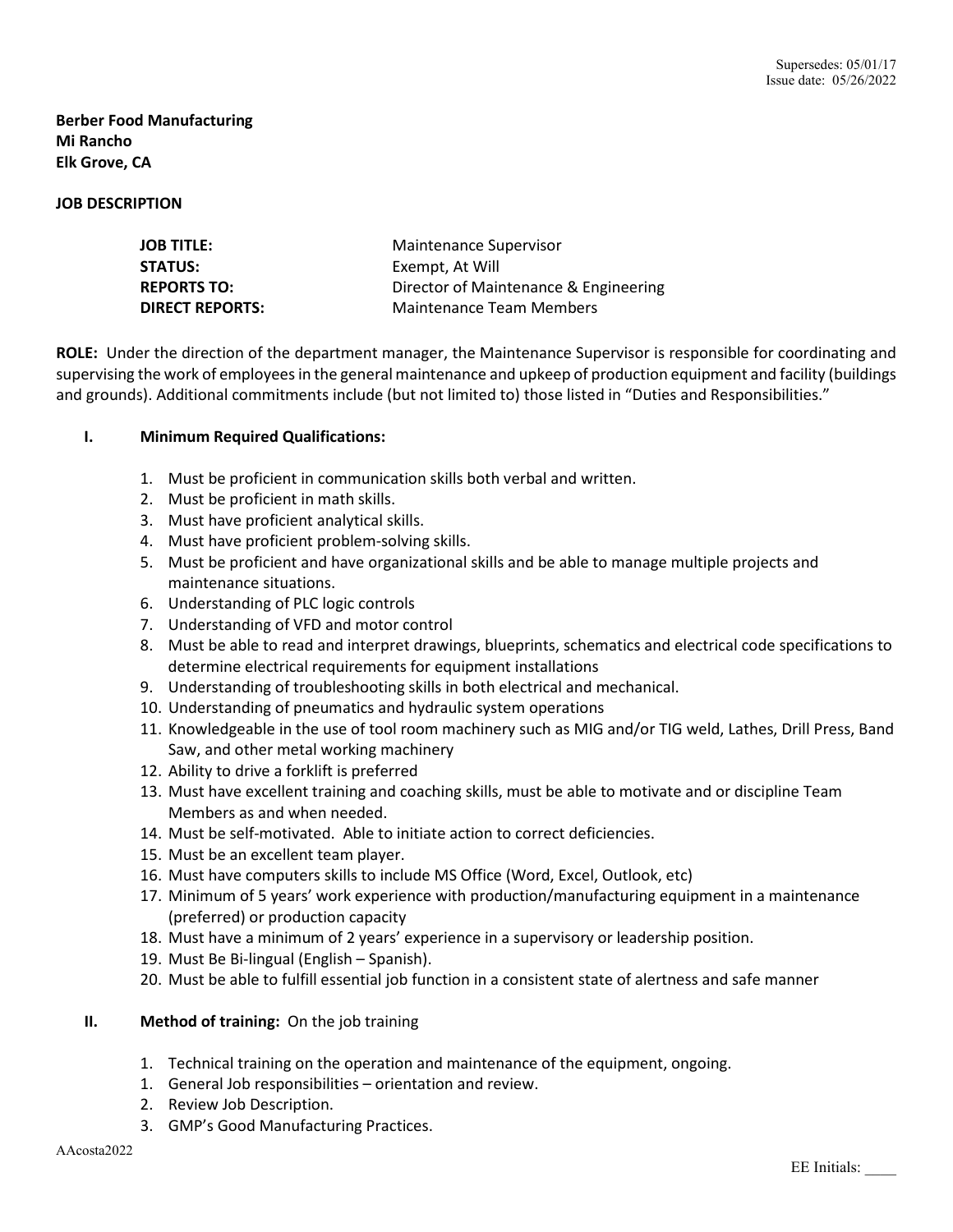- 4. Maintenance SOPs
- 5. Employee handbook of Company rules and regulations.
- 6. Will receive general training and orientation that will include (but not limited to):
	- -Plant Safety and Emergency Procedures
	- -OSHA Required Safety Programs.
	- -LOTO –Lock out/Tag-out procedures
	- Chemical Handling Training

## **III. DUTIES AND RESPONSIBILITIES**

- 1. Responsible for the proper training of new and current employees.
- 2. Responsible for ensuring that equipment is being properly maintained.
- 3. Responsible for ensuring that equipment does not exceed downtime standards.
- 4. Responsible for documenting equipment malfunctions and scheduling repairs.
- 5. Responsible for verify that the preventive maintenance program is effective and meets Production's needs.
- 6. Focal point for production supervisors and leads on communicating machine status and escalation
- 7. Responsible for working with QA to address any food safety issues
- 8. Responsible to work with sanitation department in identifying new methods for cleaning as to protect equipment from water damage.
- 9. Responsible for writing and implementing procedures when required.
- 10. Review data off E21 (TGI, ERP) and develop plans to reduce downtime and machine failures.
- 11. Work with parts department in parts identification
- 12. Responsible to insure all paper work (PM checklist, work orders, parts request, etc.) is properly filled out and that the information is accurate
- 13. Responsible to watch over maintenance shop to ensure it is cleaned, organized and maintained to meet food safety standards.
- 14. Responsible for maintaining a proactive approach to identify and resolve potential problems.
- 15. Responsible for enforcing maintenance department SOPs.
- 16. Responsible for enforcing the Safety Program and Safety Procedures.
- 17. Responsible for enforcing Mi Rancho's policy and procedures as listed on the Employee Handbook.
- 18. Responsible for enforcing the Good Manufacturing Practices (GMP's).
- 19. Responsible for tracking employees attendance
- 20. Responsible for keeping all mechanics motivated, productive and well informed.
- 21. Responsible for promoting teamwork at all levels.
- 22. Troubleshoot and repair of problem equipment
- 23. Responsible for all equipment upgrades and improvements from design, documentation and installation.
- 24. Responsible for performing other tasks as instructed by Manager.

# **IV. Working Conditions:**

- 1. Continual walking and standing on hard surface, climbing and descending steps.
- 2. Continual bending, stooping, reaching, pulling, pushing and lifting up to 50 lbs.
- 3. Exposed to cool, hot temperatures and noise.
- 4. Must be able to stand and sit (desk) for long periods of time
- 5. Temperatures ranging to very warm conditions
- 6. Loud noises generated from equipment
- 7. May be required to work nights and weekends (when needed).

# **This Job Description may not be complete and is subject to change at any time**